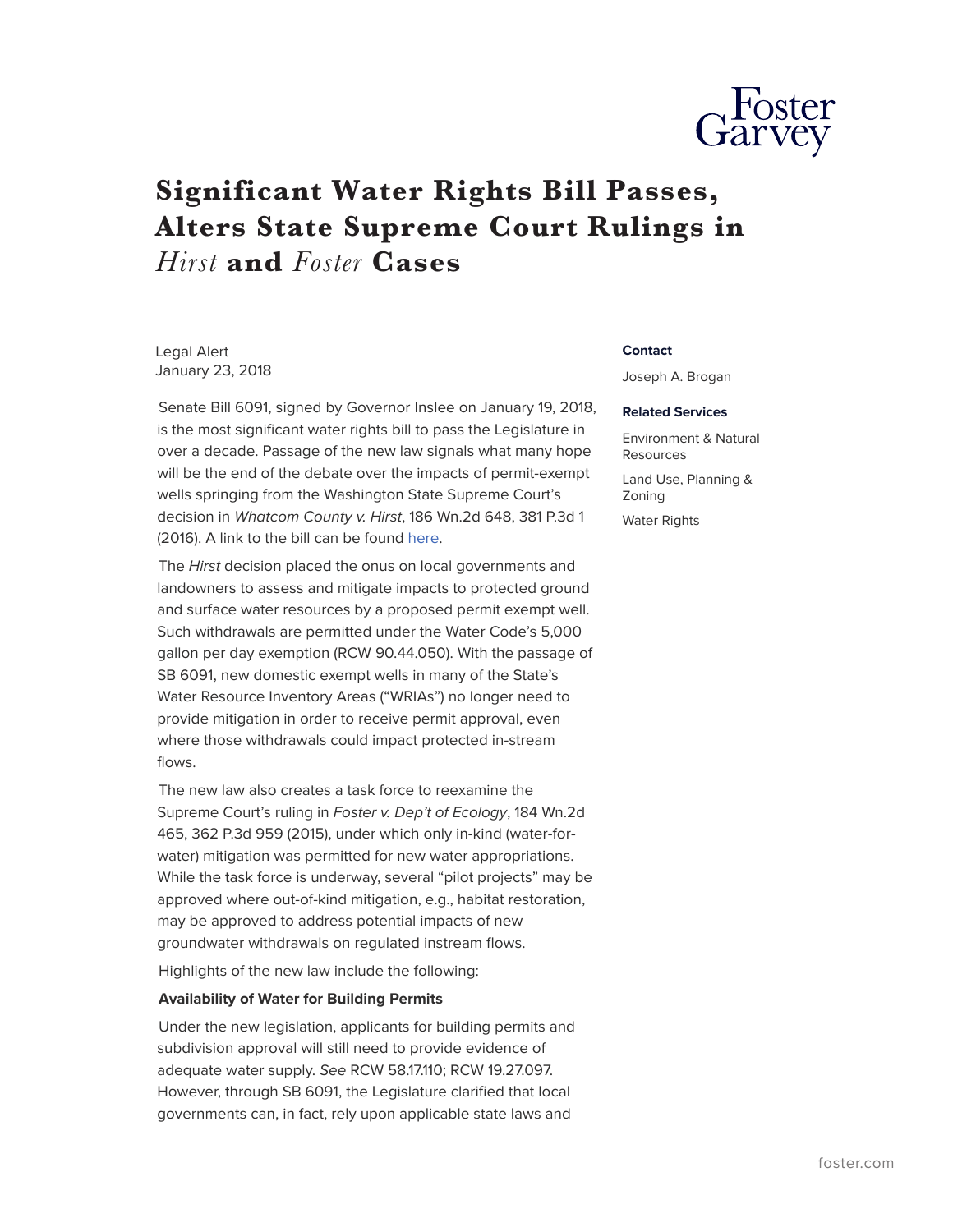

rules governing adequate water supply when making local permitting decisions.

In WRIAs with an existing Watershed Plan<sup>1</sup> that does not explicitly regulate permit-exempt withdrawals, the Department of Ecology ("Ecology") must review and update the plan, provide recommended projects and actions that will protect and enhance in-stream resources and support the recovery of endangered salmonids. In these WRIAs, until rules are otherwise adopted, an applicant must pay a fee of \$500, and may obtain approval for a new permitexempt withdrawal for domestic use only for a maximum annual average withdrawal of 3,000 gallons per day per connection.

In WRIAs with a partial or no Watershed Plan<sup>2</sup> that does not explicitly regulate permit-exempt withdrawals, Ecology must prepare and adopt a watershed restoration and enhancement plan for each watershed by June 30, 2021. Until rules are adopted that say otherwise, applicants may pay a fee of \$500 to the permitting authority and obtain approval for a new exempt well for domestic use only, for a maximum average annual withdrawal of 950 gallons per day per connection.

In WRIAs where existing instream flow rules have been adopted that explicitly regulate permitexempt groundwater withdrawals<sup>3</sup>, those rules still apply.

# **Task Force on** *Foster*

A joint legislative task force was also created to do the following: (1) review the treatment of surface water and ground water appropriations as they relate to in-stream flows and fish habitat; (2) recommend a mitigation sequence process and scoring system to address such appropriations; and (3) review the *Foster* decision. As a part of this review, Ecology will issue permit decisions for up to five water resource mitigation pilot projects. The pilot projects will be used to inform the task force process while enabling permitting to meet water supply needs. Significantly, Ecology may approve use of out-of-kind mitigation measures to address impacts to instream flows following the application of mitigation sequencing rules. Certain cities, irrigation districts, and nonprofit mutual water systems located in Pierce, Kitsap, Thurston, and Whatcom counties have been designated as eligible for participation. Applicants must notify Ecology of their intent prior to July 1, 2018.

# **\$300 Million in Funding**

The bill provides \$300 million dollars in funding for instream flow restoration and related watershed planning actions, including potentially refining "standards for water use quantities" for exempt withdrawals authorized by the bill and for enhancing in-stream resources for endangered salmonid.

# **Other Exemptions Unchanged**

It is important to note that other exemptions for permit exempt groundwater withdrawals such as those for commercial, industrial, stock- watering and watering of a lawn or non-commercial garden not exceeding ½ acre have not changed as a result of SB 6091. *See* RCW 90.44.050.